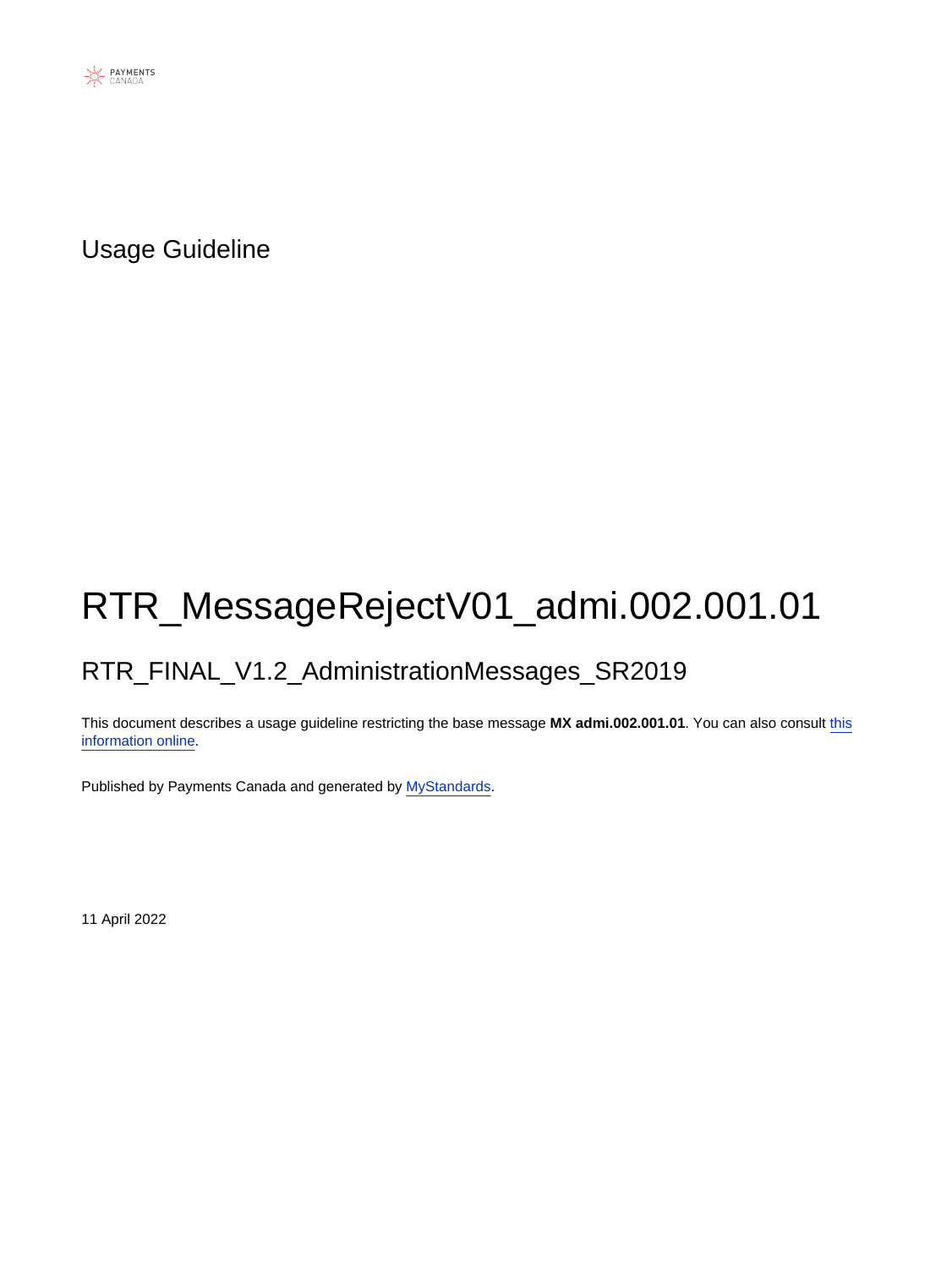# **Table of Contents**

| $2^{\circ}$             |  |
|-------------------------|--|
| $\mathbf{3}$            |  |
| $\overline{\mathbf{4}}$ |  |
| $5\phantom{.0}$         |  |
|                         |  |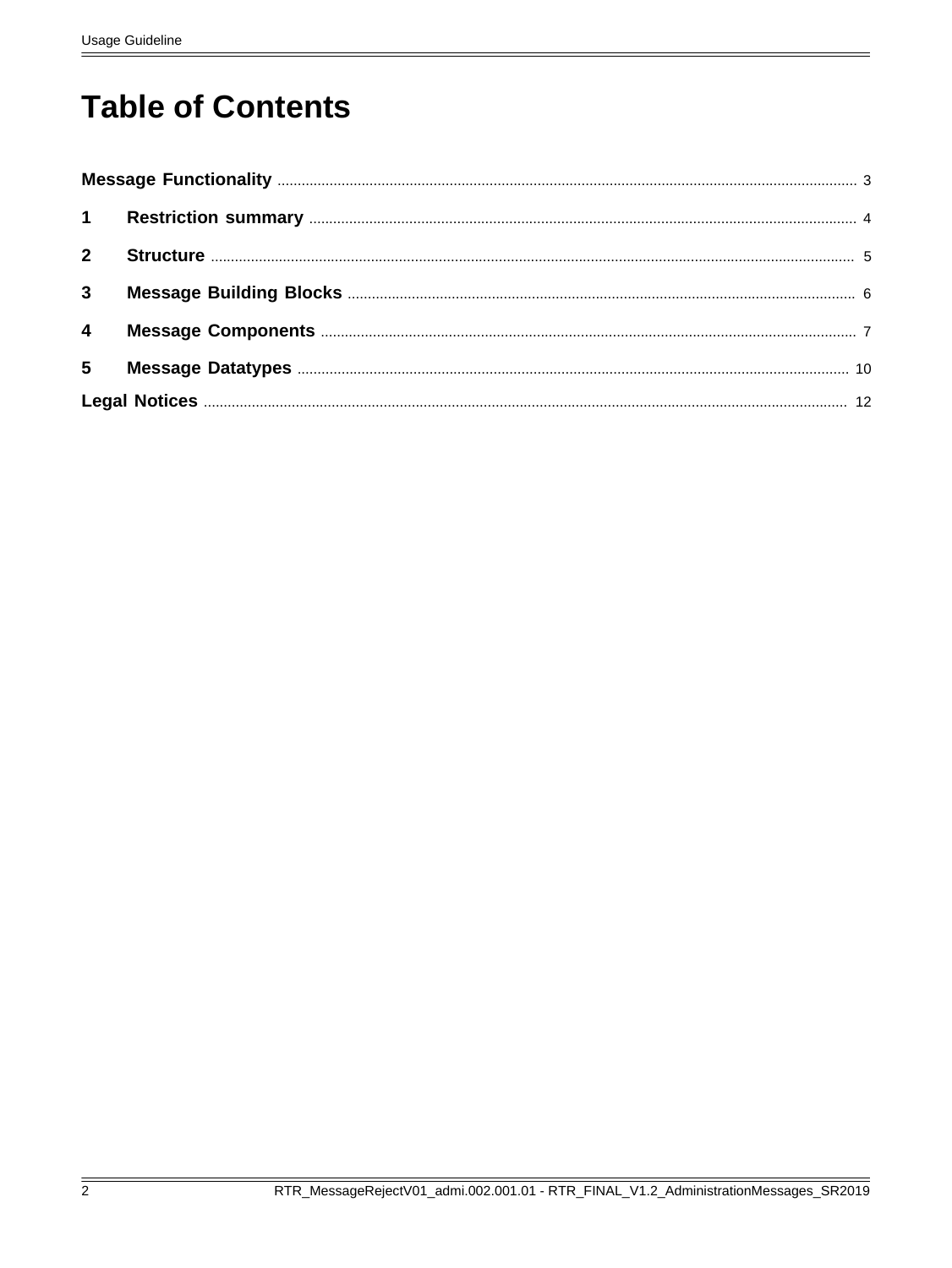#### <span id="page-2-0"></span> **Message Functionality**

This Usage Guideline is based on the admi.002.001.01 message definition. In addition, Payments Canada has defined usage of BusinessApplicationHeaderV01 as optional . The following section will be dealing with the admi.002.001.01 only.

#### **Overview**

This document outlines the specifications for the RTR ISO 20022 Message Reject message. Prior to reading this RTR ISO 20022 Message Specification, it is highly recommended to read the RTR ISO 20022 Message Specification Companion Document that is published alongside it since the Companion provides high-level context and an overview of the message portfolio and content.

RTR Usage: This message can be sent by any receiver of any ISO 20022 message to inform the sender that the message is rejected because it is unreadable or has failed schema validation.

Scope

```
The MessageReject message is sent by a central system to notify the rejection of a
 previously received message.
```
Usage

The message provides specific information about the rejection reason.

#### **Collection Description**

Descriptive Text for all Messages in the RTR Portfolio:

ISO 20022 messages for RTR based on ISO 20022 MDG meetings from 2018 through 2021.

#### **Outline**

The RTR\_FINAL\_V1.2\_AdministrationMessages\_SR2019 / RTR\_MessageRejectV01\_admi.002.001.01 message is composed of 2 building blocks

a. RelatedReference

Refers to the identification of the message previously received and for which the rejection is notified.

b. Reason

General information about the reason of the message rejection.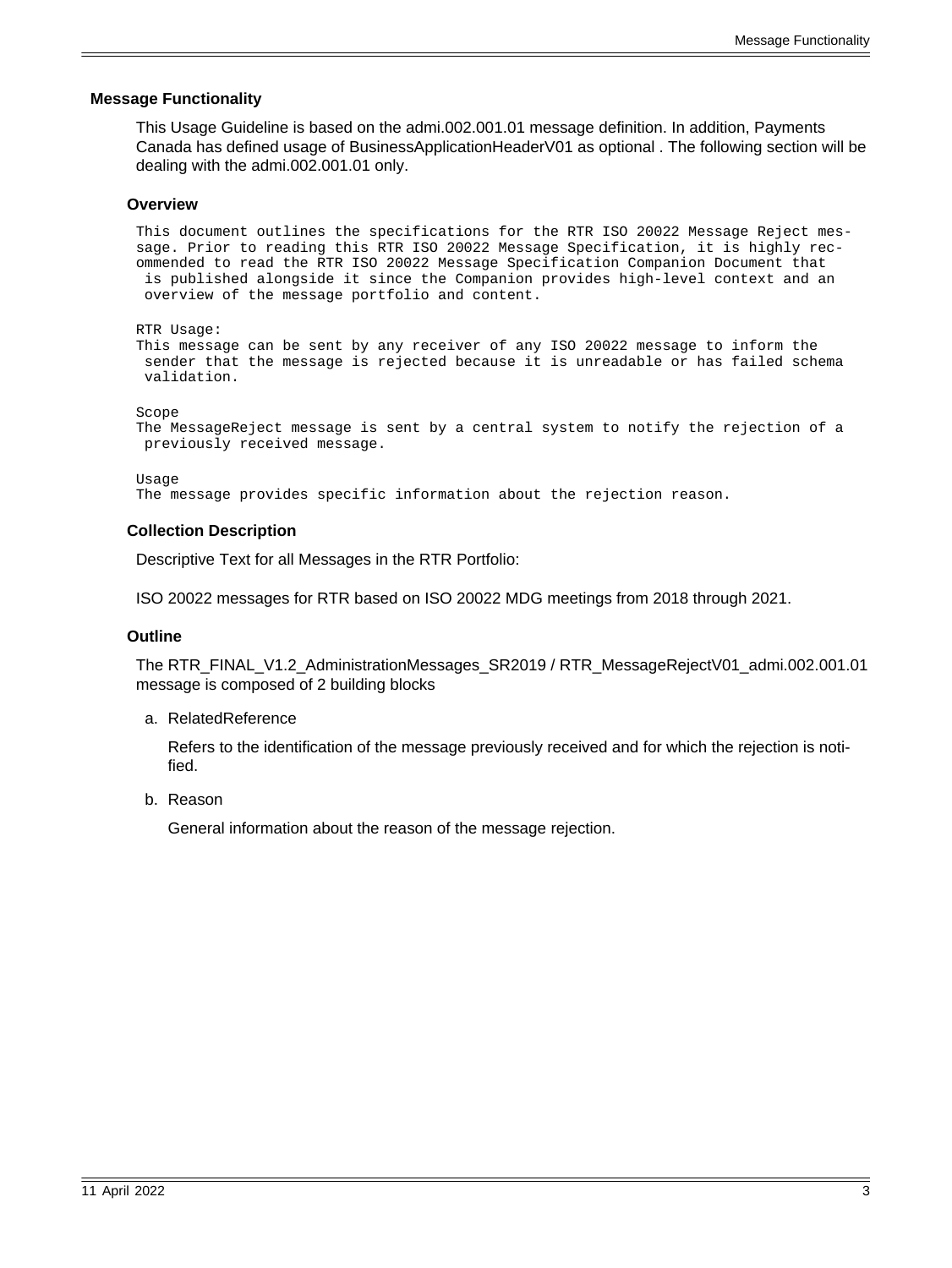# <span id="page-3-0"></span>**1 Restriction summary**

This Usage Guideline restricts the admi.002.001.01 message.

| <b>Restriction Type</b>    | See page |
|----------------------------|----------|
| Removed elements           | 8, 8, 9  |
| Make mandatory             | n.a.     |
| <b>Reduce Multiplicity</b> | n.a.     |
| Ignore                     | n.a.     |
| Text rules                 | n.a.     |
| Conditional rules          | n.a.     |
| Formal rules               | n.a.     |
| <b>Fixed values</b>        | n.a.     |
| <b>Truncates</b>           | n.a.     |
| Comments                   | n.a.     |
| Annotations                | n.a.     |
| Changed datatypes          | n.a.     |
| Extensions                 | n.a.     |
| Synonyms                   | n.a.     |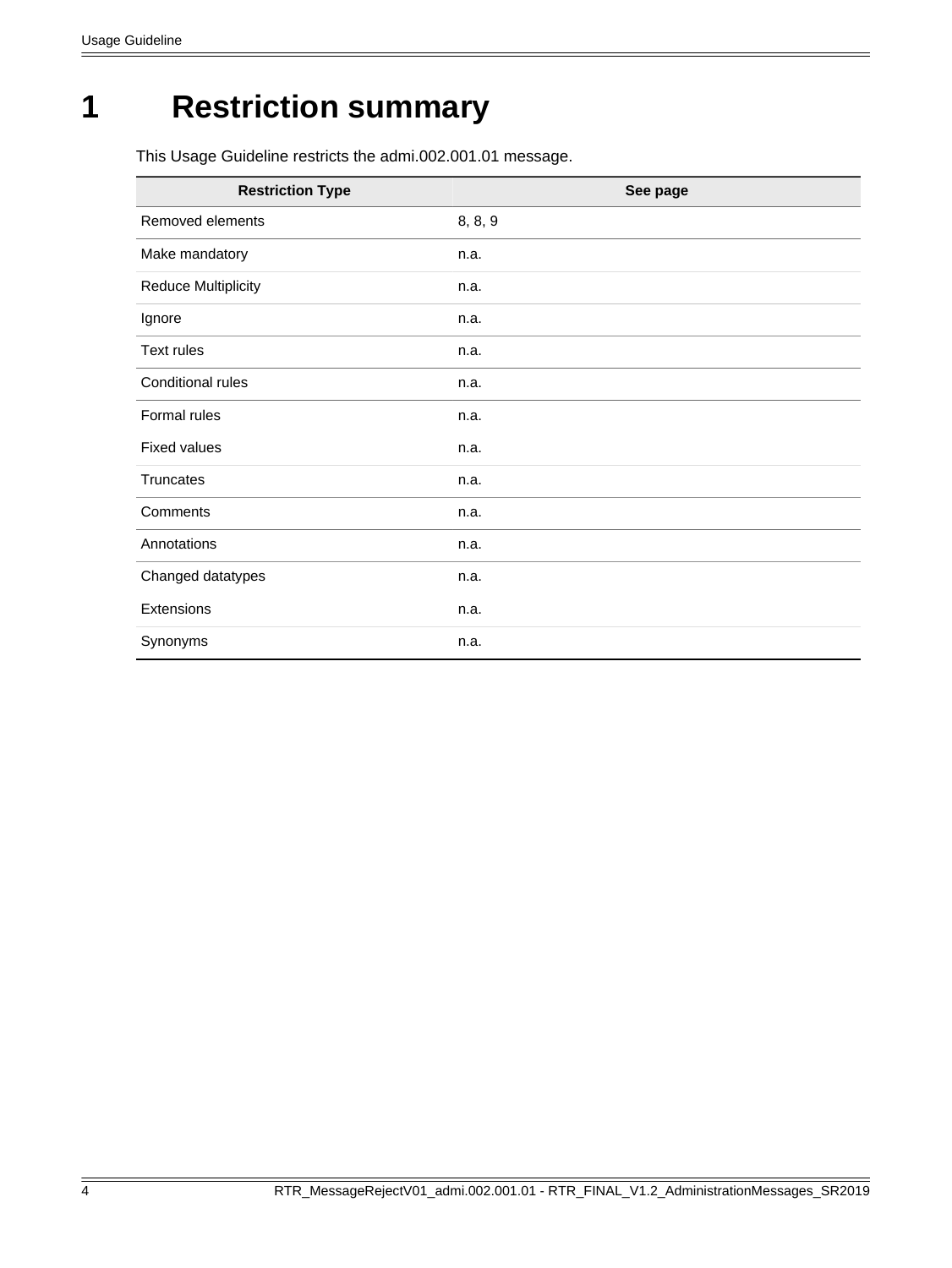# <span id="page-4-0"></span>**2 Structure**

Removed - <sub>!</sub>© Partial Removed - 
o Ignored - <u>I</u> $\Diamond$  Partial Ignored - 
<u>A</u> Details below -M Mandatory - R[x..x] Repeatability[details]

| <b>Index</b> | <b>Message Item</b>     | <xml tag=""></xml>                           | <b>Or</b> | Mult. | <b>Usage</b><br><b>Guidelines</b> | Page |
|--------------|-------------------------|----------------------------------------------|-----------|-------|-----------------------------------|------|
|              | MessageRejectV01        | $\alpha$ <admi.002.001.01></admi.002.001.01> |           | [11]  |                                   |      |
|              | <b>RelatedReference</b> | $\langle R   \mathcal{H}$                    |           | [11]  |                                   | 6    |
|              | Reference               | $<$ Ref $>$                                  |           | [11]  |                                   | 7    |
|              | Reason                  | $\langle Rsn \rangle$                        |           | [11]  |                                   | 6    |
|              | RejectingPartyReason    | <rjctgptyrsn></rjctgptyrsn>                  |           | [11]  |                                   | 7    |
|              | RejectionDateTime       | <rjctndttm></rjctndttm>                      |           | [01]  | $\bullet$                         | 8    |
|              | ErrorLocation           | $<$ <i>ErrLctn</i> >                         |           | [01]  | $\bullet$                         | 8    |
|              | ReasonDescription       | $<$ RsnDesc $>$                              |           | [01]  |                                   | 8    |
|              | AdditionalData          | <addtldata></addtldata>                      |           | [01]  | $\boldsymbol{\circ}$              | 8    |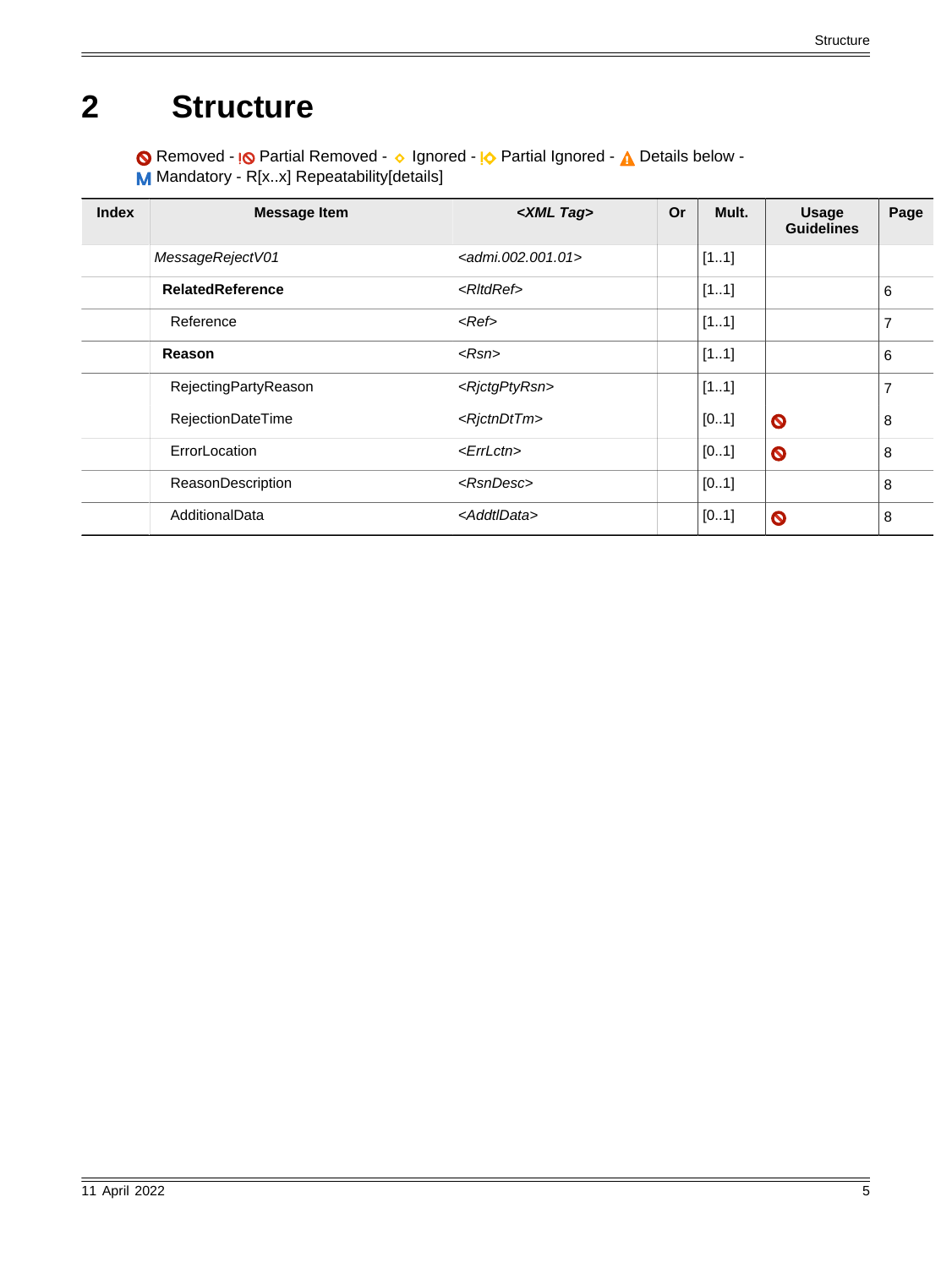# <span id="page-5-0"></span>**3 Message Building Blocks**

**Note** The following chapter identifies the building blocks of the RTR\_FINAL\_V1.2\_AdministrationMessages\_SR2019 / RTR\_MessageRejectV01\_admi.002.001.01 message definition.

### <span id="page-5-1"></span>**3.1 RelatedReference**

XML Tag: RltdRef

Presence: [1..1]

Definition: Refers to the identification of the message previously received and for which the rejection is notified.

The **RltdRef** block contains the following elements (see datatype ["MessageReference" on page 7](#page-6-3) for details)

Removed - <sub>!</sub>© Partial Removed - 
o Ignored - <sub>!</sub>O Partial Ignored - 
<sub>A</sub> Details below -

M Mandatory - R[x.x] Repeatability[details]

| <b>Index</b> | <b>Message Item</b> | $\langle$ XML Tag $\rangle$ | Or | Mult.                   | <b>Usage</b><br><b>Guidelines</b> | Page |
|--------------|---------------------|-----------------------------|----|-------------------------|-----------------------------------|------|
|              | Reference           | $<$ Ref $>$                 |    | Г1<br>$-4^{\circ}$<br>. |                                   |      |

### <span id="page-5-2"></span>**3.2 Reason**

XML Tag: Rsn

Presence: [1..1]

Definition: General information about the reason of the message rejection.

The Rsn block contains the following elements (see datatype ["RejectionReason2" on page 7](#page-6-4) for details)

Removed - <sub>!</sub>© Partial Removed - 
o Ignored - <sup>1</sup>

<sub>2</sub> Partial Ignored - 
<sub>1</sub>

<sub>2</sub> Details below -M Mandatory - R[x..x] Repeatability[details]

| <b>Index</b> | <b>Message Item</b>      | <xml tag=""></xml>          | <b>Or</b> | Mult. | <b>Usage</b><br><b>Guidelines</b> | Page |
|--------------|--------------------------|-----------------------------|-----------|-------|-----------------------------------|------|
|              | RejectingPartyReason     | <rjctgptyrsn></rjctgptyrsn> |           | [11]  |                                   |      |
|              | <b>RejectionDateTime</b> | <rictndttm></rictndttm>     |           | [01]  | $\bullet$                         | 8    |
|              | ErrorLocation            | $<$ <i>ErrLctn</i> >        |           | [01]  | $\bullet$                         | 8    |
|              | ReasonDescription        | $<$ RsnDesc $>$             |           | [01]  |                                   | 8    |
|              | AdditionalData           | <addtldata></addtldata>     |           | [01]  | O                                 | 8    |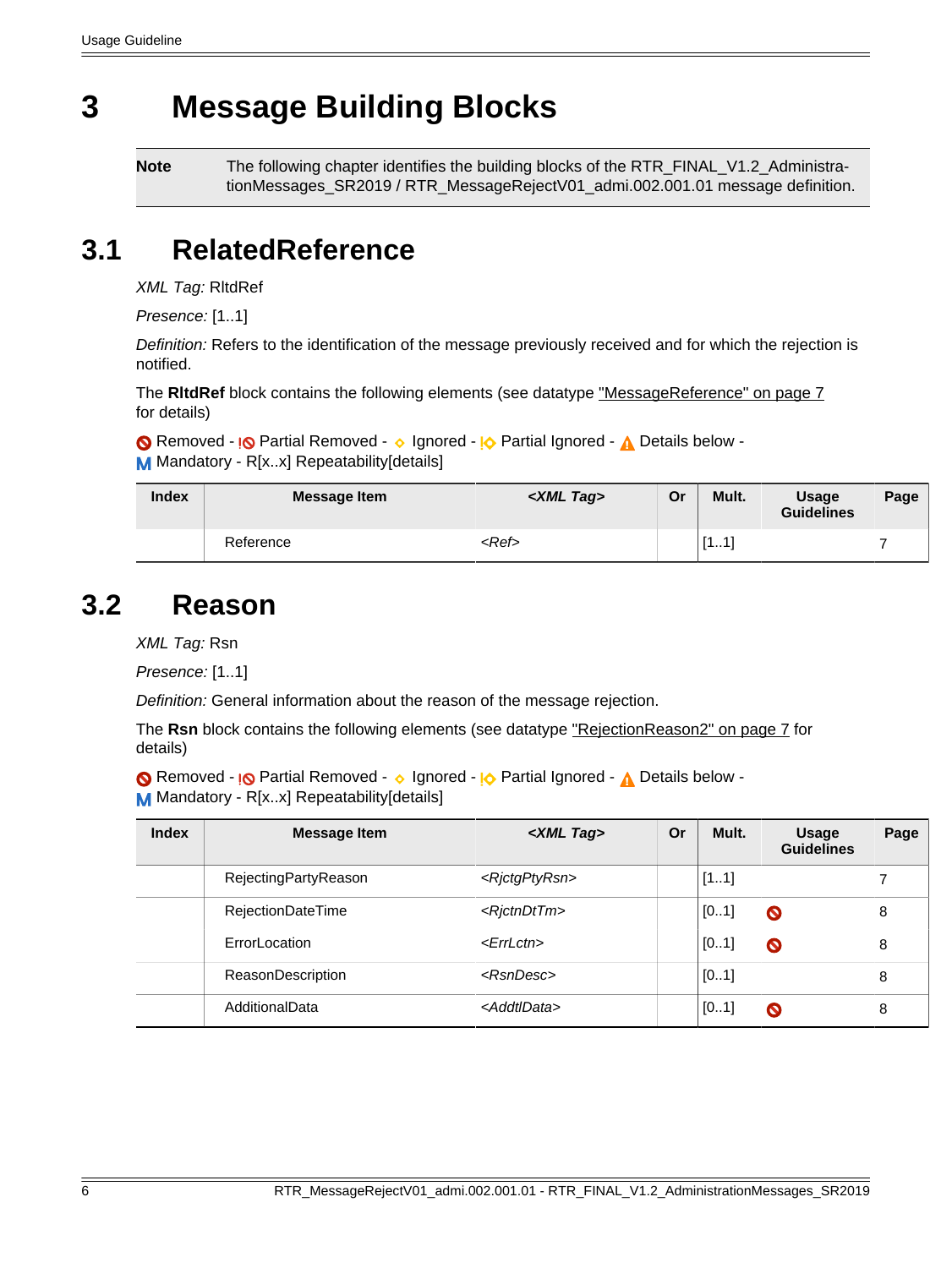# <span id="page-6-0"></span>**4 Message Components**

**Note** The following chapter identifies the message components.

## <span id="page-6-3"></span>**4.1 MessageReference**

Definition: Message reference of relevance to the present message.

Removed - <sub>!</sub>© Partial Removed - 
o Ignored - <u>I</u> $\Diamond$  Partial Ignored - 
<u>A</u> Details below -M Mandatory - R[x.x] Repeatability[details]

| <b>Index</b> | <b>Message Item</b> | $\langle$ XML Tag $\rangle$ | Or | Mult.                 | <b>Usage</b><br><b>Guidelines</b> | Page |
|--------------|---------------------|-----------------------------|----|-----------------------|-----------------------------------|------|
|              | Reference           | <ref></ref>                 |    | <b>T1</b><br>-11<br>. |                                   |      |

**Used in element(s)**

["RelatedReference" on page 6](#page-5-1)

## <span id="page-6-1"></span>**4.1.1 Reference**

XML Tag: Ref

Presence: [1..1]

Definition: Business reference of the present message assigned by the party issuing the message. This reference must be unique amongst all messages of the same name sent by the same party.

Datatype: ["Max35Text" on page 11](#page-10-0)

## <span id="page-6-4"></span>**4.2 RejectionReason2**

Definition: General information about the reason of the rejection.

```
Removed - <sub>I</sub>O Partial Removed - o Ignored - IO Partial Ignored - A Details below -
M Mandatory - R[x.x] Repeatability[details]
```

| <b>Index</b> | <b>Message Item</b>  | <xml tag=""></xml>          | Or | Mult. | <b>Usage</b><br><b>Guidelines</b> | Page |
|--------------|----------------------|-----------------------------|----|-------|-----------------------------------|------|
|              | RejectingPartyReason | <rjctgptyrsn></rjctgptyrsn> |    | [11]  |                                   |      |
|              | RejectionDateTime    | <rictndttm></rictndttm>     |    | [01]  | $\bullet$                         | 8    |
|              | ErrorLocation        | $\epsilon$ <i>ErrLctn</i> > |    | [01]  | $\bullet$                         | 8    |
|              | ReasonDescription    | $<$ RsnDesc $>$             |    | [01]  |                                   | 8    |
|              | AdditionalData       | <addtldata></addtldata>     |    | [01]  | $\bullet$                         | 8    |

### **Used in element(s)**

["Reason" on page 6](#page-5-2)

## <span id="page-6-2"></span>**4.2.1 RejectingPartyReason**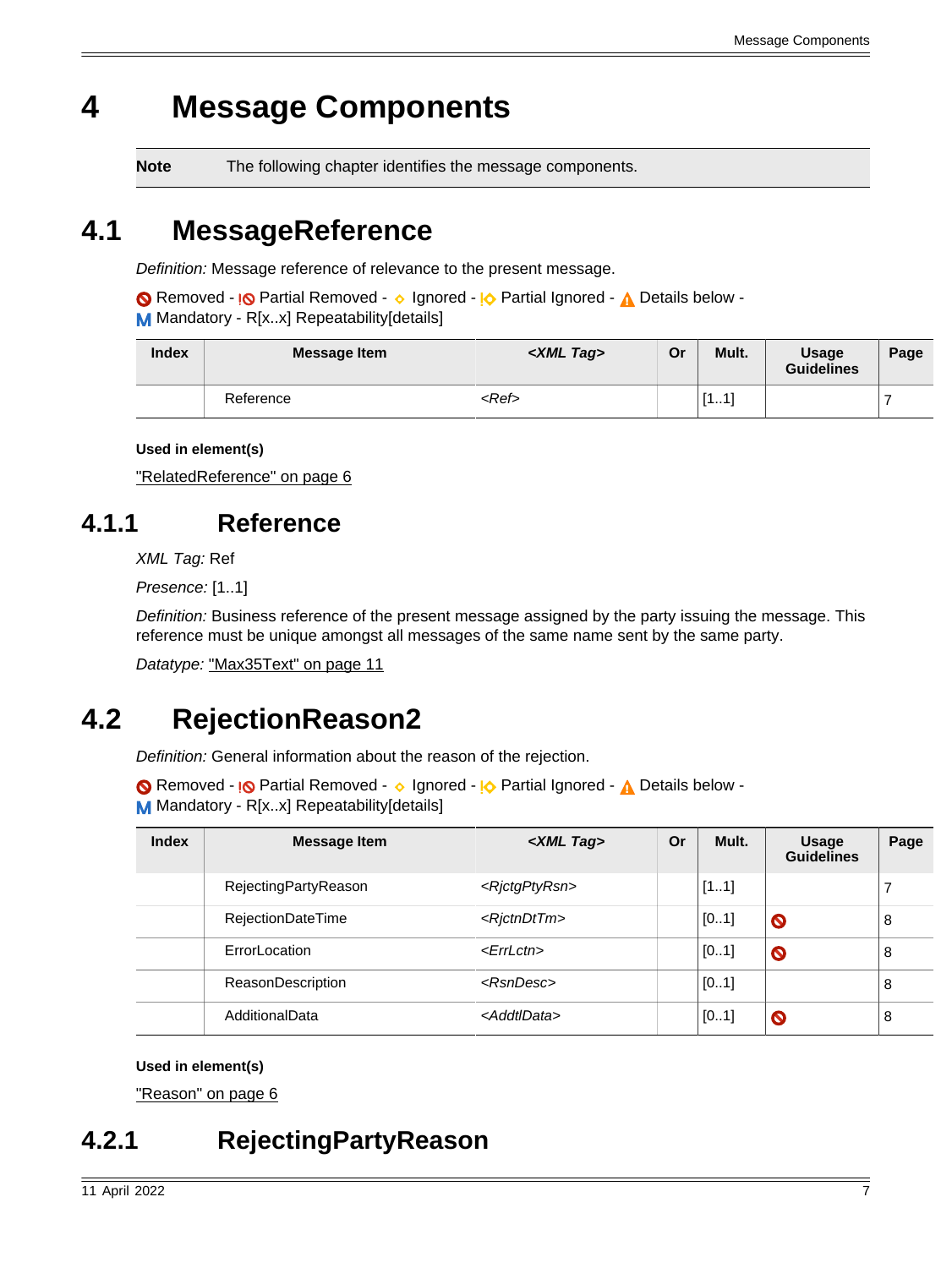XML Tag: RjctgPtyRsn Presence: [1..1] Definition: Reason of the rejection provided by the rejecting party. Datatype: ["Max35Text" on page 11](#page-10-0)

### <span id="page-7-2"></span>**4.2.2 RejectionDateTime**

XML Tag: RjctnDtTm Presence: [0..1] Definition: Date and time at which the rejection was generated. Datatype: ["ISODateTime" on page 10](#page-9-1)

**Usage Guideline details**

<span id="page-7-0"></span>• **This element(admi.002.001.01/Reason/RejectionDateTime) is removed.**

### <span id="page-7-3"></span>**4.2.3 ErrorLocation**

XML Tag: ErrLctn

Presence: [0..1]

Definition: Description of the precise location of the potential error in a message.

Datatype: ["Max350Text" on page 10](#page-9-2)

**Usage Guideline details**

<span id="page-7-1"></span>• **This element(admi.002.001.01/Reason/ErrorLocation) is removed.**

### <span id="page-7-4"></span>**4.2.4 ReasonDescription**

XML Tag: RsnDesc

Presence: [0..1]

Definition: Detailed description of the rejection reason.

Datatype: ["Max350Text" on page 10](#page-9-2)

## <span id="page-7-5"></span>**4.2.5 AdditionalData**

XML Tag: AddtlData

Presence: [0..1]

Definition: Additional information related to the rejection and meant to allow for the precise identification of the rejection reason. This could include a copy of the rejected message in part or in full.

Datatype: ["Max20000Text" on page 10](#page-9-3)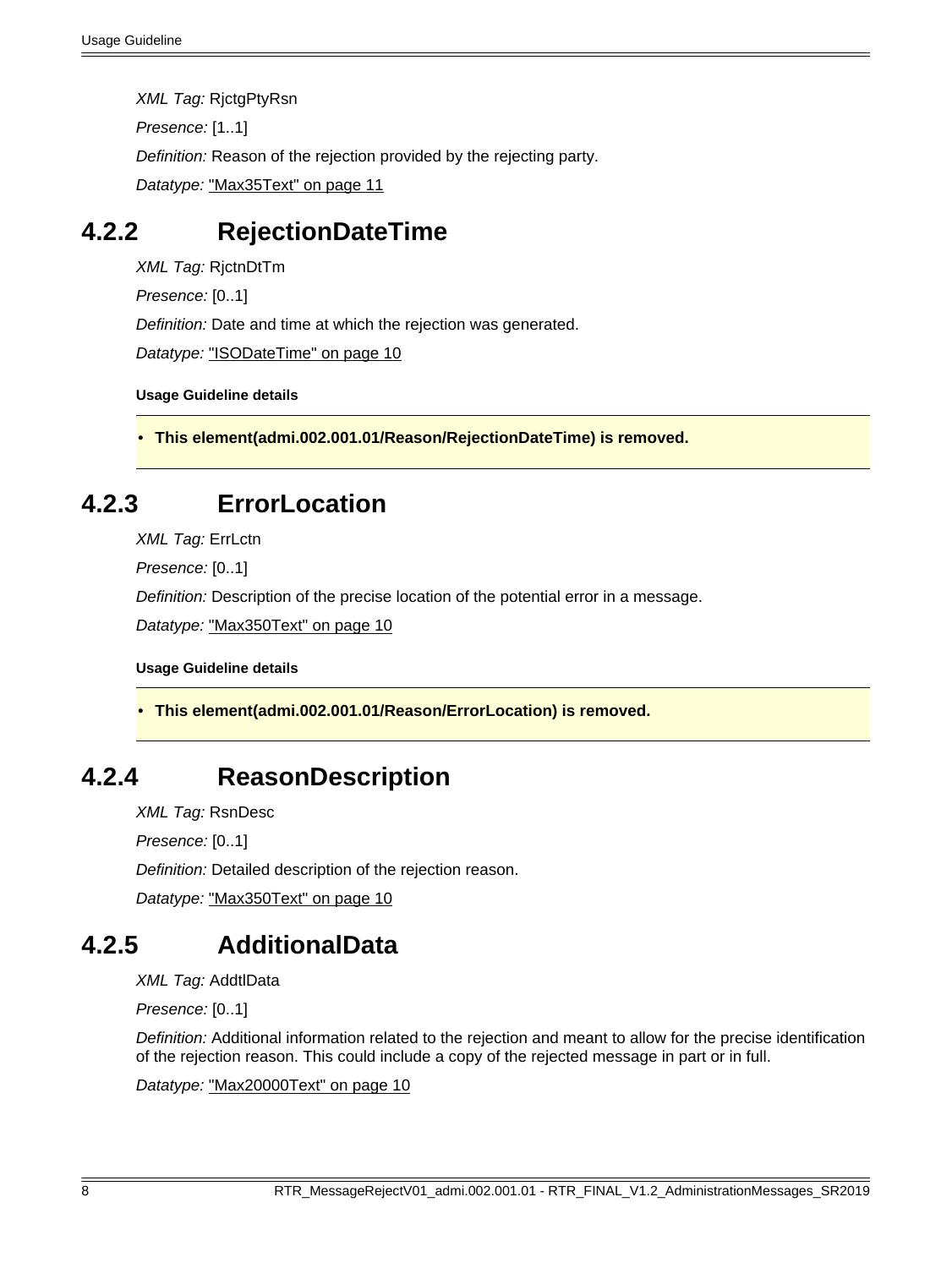**Usage Guideline details**

<span id="page-8-0"></span>• **This element(admi.002.001.01/Reason/AdditionalData) is removed.**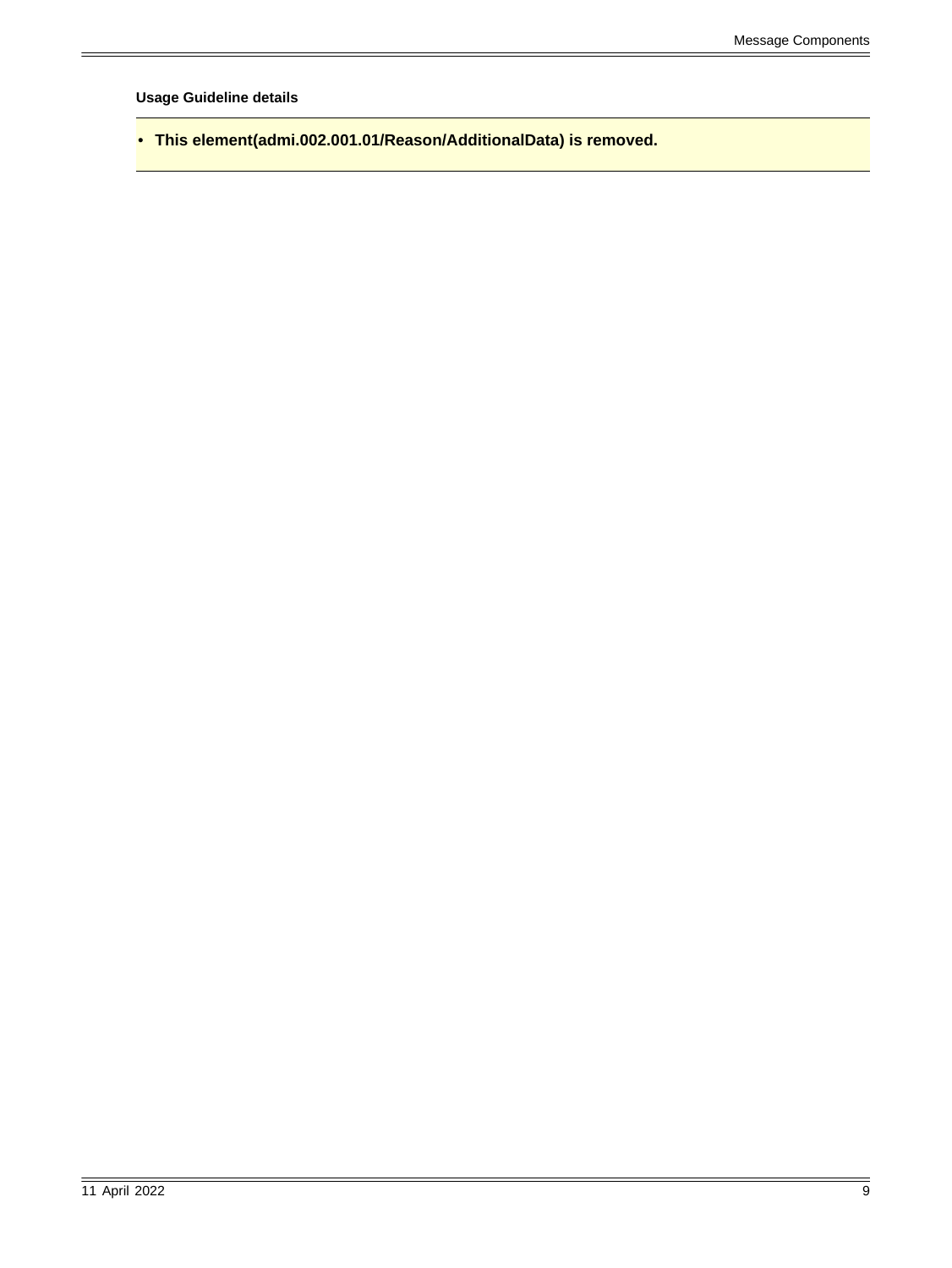# <span id="page-9-0"></span>**5 Message Datatypes**

**Note** The following chapter identifies the datatypes that are used in the message.

## <span id="page-9-1"></span>**5.1 ISODateTime**

Definition: A particular point in the progression of time defined by a mandatory date and a mandatory time component, expressed in either UTC time format (YYYY-MM-DDThh:mm:ss.sssZ), local time with UTC offset format (YYYY-MM-DDThh:mm:ss.sss+/-hh:mm), or local time format (YYYY-MM-DDThh:mm:ss.sss). These representations are defined in "XML Schema Part 2: Datatypes Second Edition - W3C Recommendation 28 October 2004" which is aligned with ISO 8601.

Note on the time format:

- 1) beginning / end of calendar day
- $00:00:00 =$  the beginning of a calendar day
- $24:00:00 =$  the end of a calendar day
- 2) fractions of second in time format

Decimal fractions of seconds may be included. In this case, the involved parties shall agree on the maximum number of digits that are allowed.

Type: DateTime

**Used in element(s)**

["RejectionDateTime" on page 8](#page-7-2)

### <span id="page-9-3"></span>**5.2 Max20000Text**

Definition: Specifies a character string with a maximum length of 20, 000 characters.

Type: Text

| ľ<br>11<br>I<br>٠<br>٠ |
|------------------------|
|------------------------|

| maxLength | 20000 |
|-----------|-------|
| minLength |       |

**Used in element(s)**

["AdditionalData" on page 8](#page-7-5)

### <span id="page-9-2"></span>**5.3 Max350Text**

Definition: Specifies a character string with a maximum length of 350 characters.

Type: Text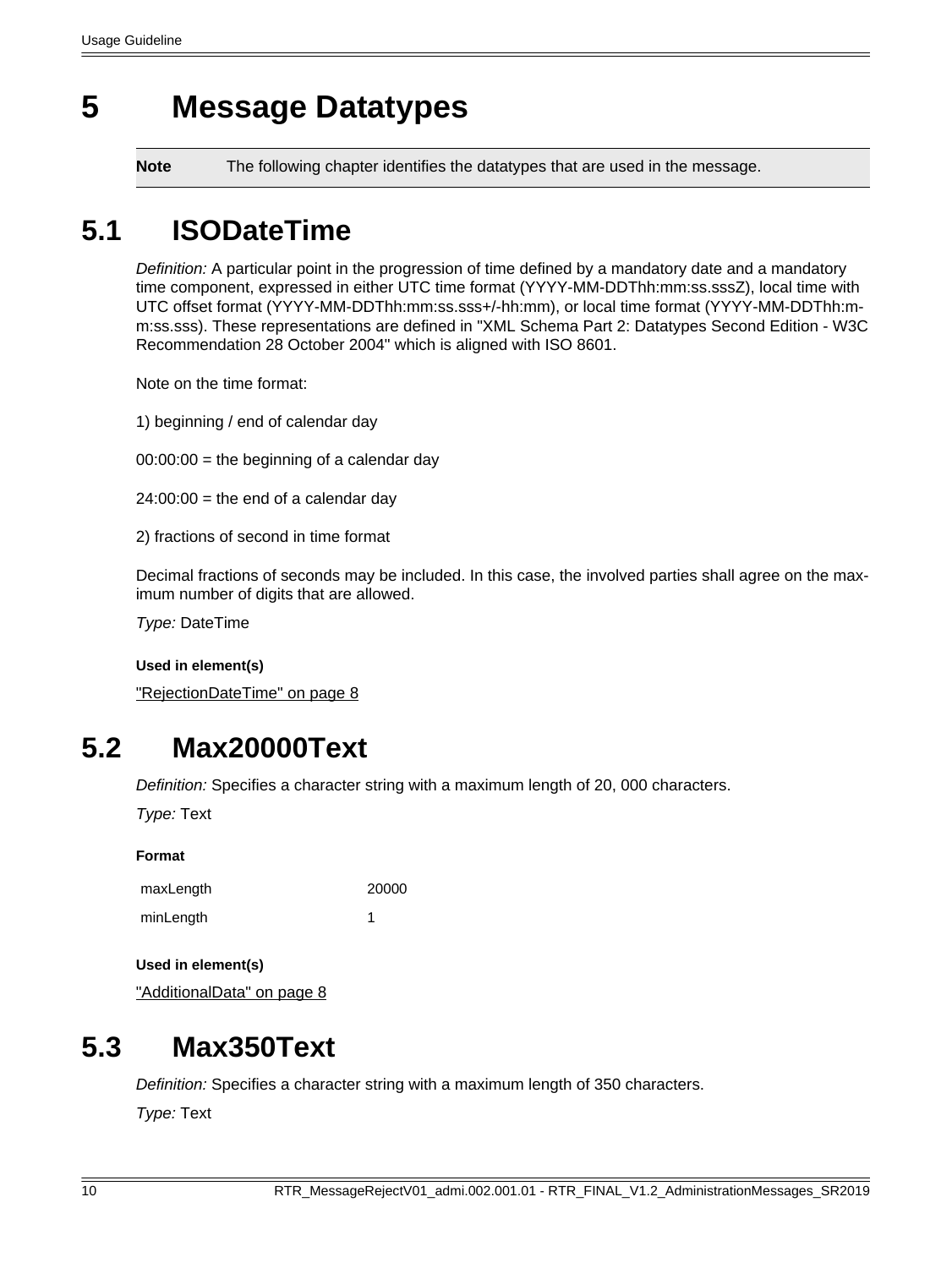### **Format**

| maxLength | 350 |
|-----------|-----|
| minLength |     |

### **Used in element(s)**

["ErrorLocation" on page 8](#page-7-3), ["ReasonDescription" on page 8](#page-7-4)

### <span id="page-10-0"></span>**5.4 Max35Text**

Definition: Specifies a character string with a maximum length of 35 characters.

Type: Text

#### **Format**

| maxLength | 35 |
|-----------|----|
| minLength |    |

#### **Used in element(s)**

["Reference" on page 7,](#page-6-1) ["RejectingPartyReason" on page 7](#page-6-2)